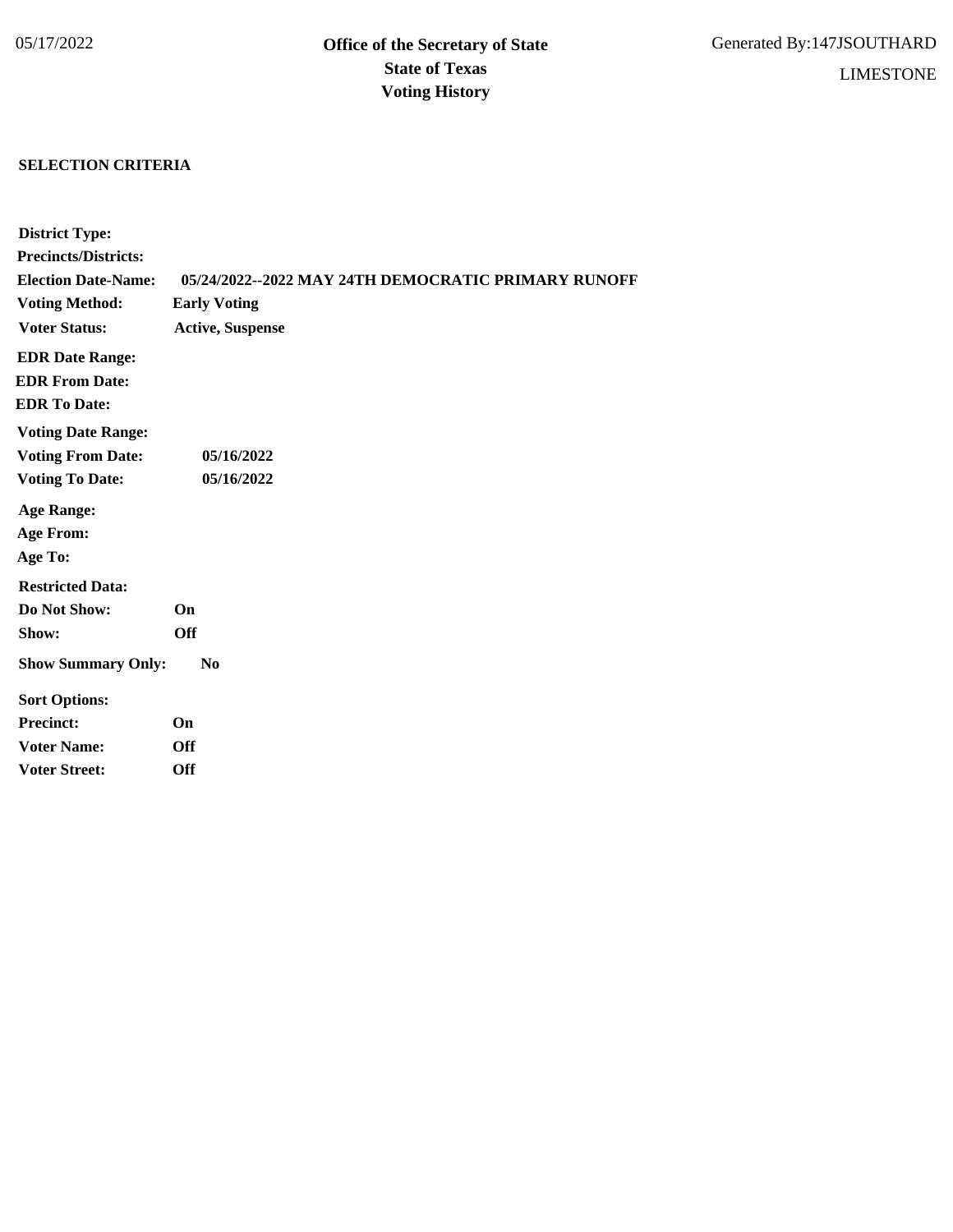| Precinc<br>t | VUID           | <b>EDR</b>                                    | Voter<br>Status | Voter Name                         | <b>DOB</b>        | Current<br>County | Residence<br>Address                  | Mailing Address                  |
|--------------|----------------|-----------------------------------------------|-----------------|------------------------------------|-------------------|-------------------|---------------------------------------|----------------------------------|
| 202          | 1013662300     | 03/01/1978                                    | $\overline{V}$  | ANDERSON, CAR 08/13/1946<br>OLYN   |                   | 147               | 136 KOLLMAN<br>ROAD<br>MEXIA TX 76667 | BOX 991<br>P O<br>MEXIA TX 76667 |
|              | Election Name: | 2022 MAY 24TH<br>DEMOCRATIC PRIMARY           |                 |                                    | Ballot Style: BS2 |                   | Voting Method: EV                     |                                  |
| 202          | 1013707803     | RUNOFF<br>02/28/1988                          | $\overline{V}$  | RANSOM, THELM 02/21/1967<br>A JEAN |                   | 147               | 506 KOLLMAN<br>ROAD<br>MEXIA TX 76667 |                                  |
|              | Election Name: | 2022 MAY 24TH<br>DEMOCRATIC PRIMARY<br>RUNOFF |                 |                                    | Ballot Style: BS2 |                   | Voting Method: EV                     |                                  |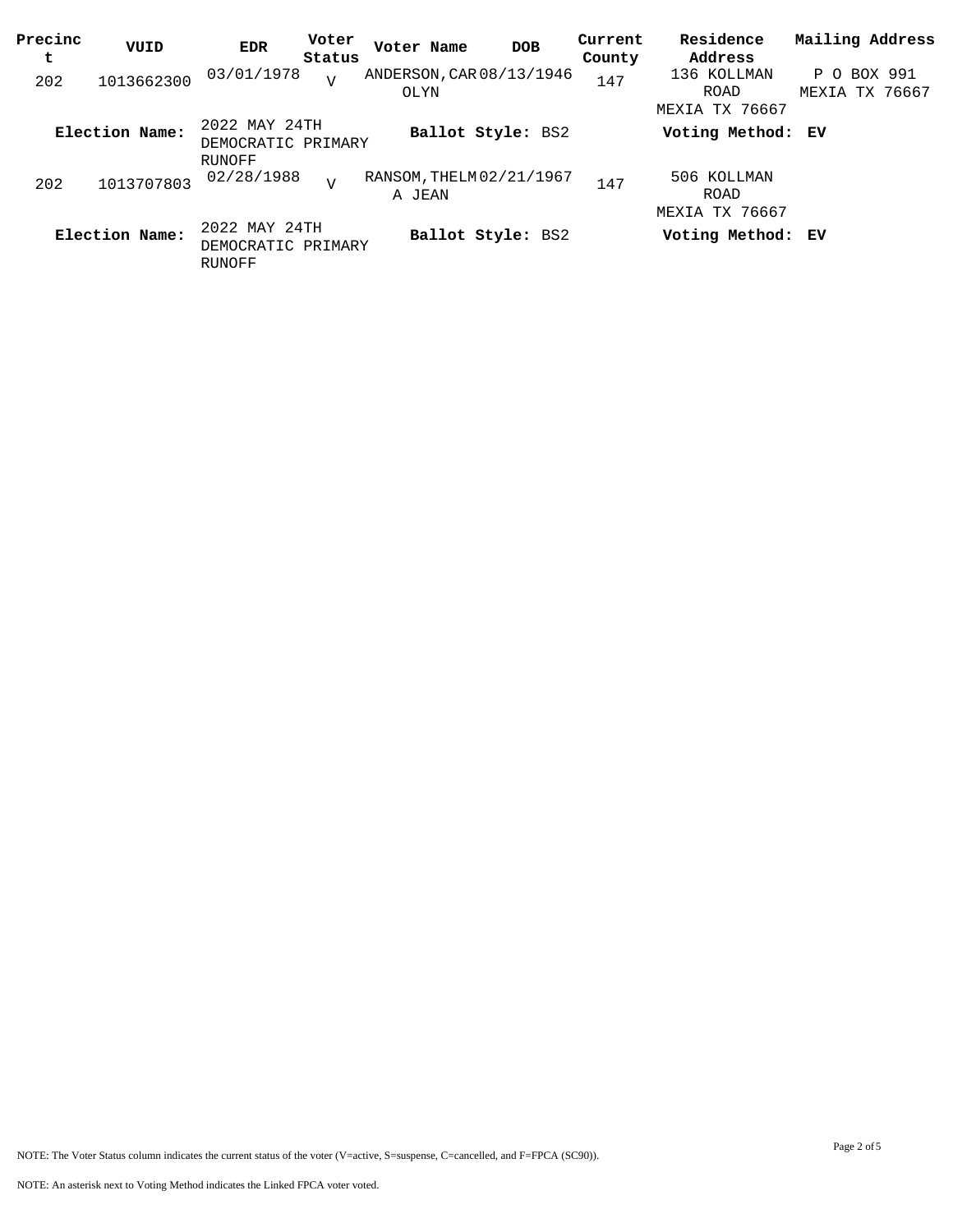| Precinc | VUID           | <b>EDR</b>                                    | Voter           | Voter Name               | <b>DOB</b>        | Current | Residence                                          | Mailing Address |  |
|---------|----------------|-----------------------------------------------|-----------------|--------------------------|-------------------|---------|----------------------------------------------------|-----------------|--|
| t       |                |                                               | Status          |                          |                   | County  | Address                                            |                 |  |
| 401     |                | 1011675721 07/21/2016                         | $\overline{17}$ | ADAMS, VICTOR 03/01/1968 |                   | 147     | 219 MORNINGSIDE 219 MORNINGSIDE<br>DRIVE           | DR              |  |
|         | Election Name: | 2022 MAY 24TH<br>DEMOCRATIC PRIMARY<br>RUNOFF |                 |                          | Ballot Style: BS2 |         | MEXIA TX 76667 MEXIA TX 76667<br>Voting Method: EV |                 |  |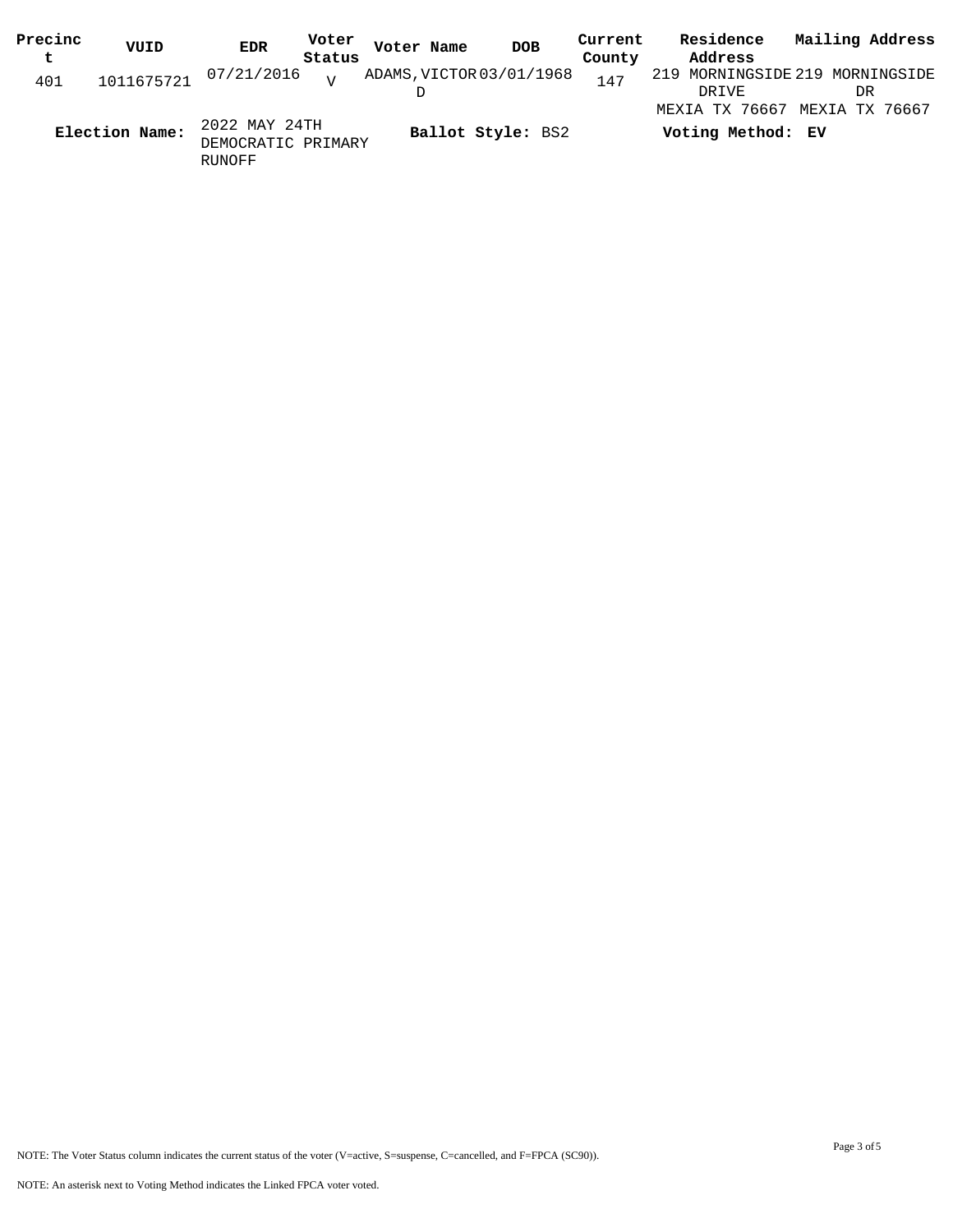| Precinc | VUID           | <b>EDR</b>                                    | Voter  | Voter Name               |                   | <b>DOB</b> | Current | Residence                      | Mailing Address |  |
|---------|----------------|-----------------------------------------------|--------|--------------------------|-------------------|------------|---------|--------------------------------|-----------------|--|
| t       |                |                                               | Status |                          |                   |            | County  | Address                        |                 |  |
| 404     |                | $2161837490$ $12/23/2019$ $V$                 |        | WATSON, WAYNE 01/04/1956 |                   |            | 147     | 5399 FM 39 N<br>MEXIA TX 76667 |                 |  |
|         | Election Name: | 2022 MAY 24TH<br>DEMOCRATIC PRIMARY<br>RUNOFF |        |                          | Ballot Style: BS2 |            |         | Voting Method: EV              |                 |  |